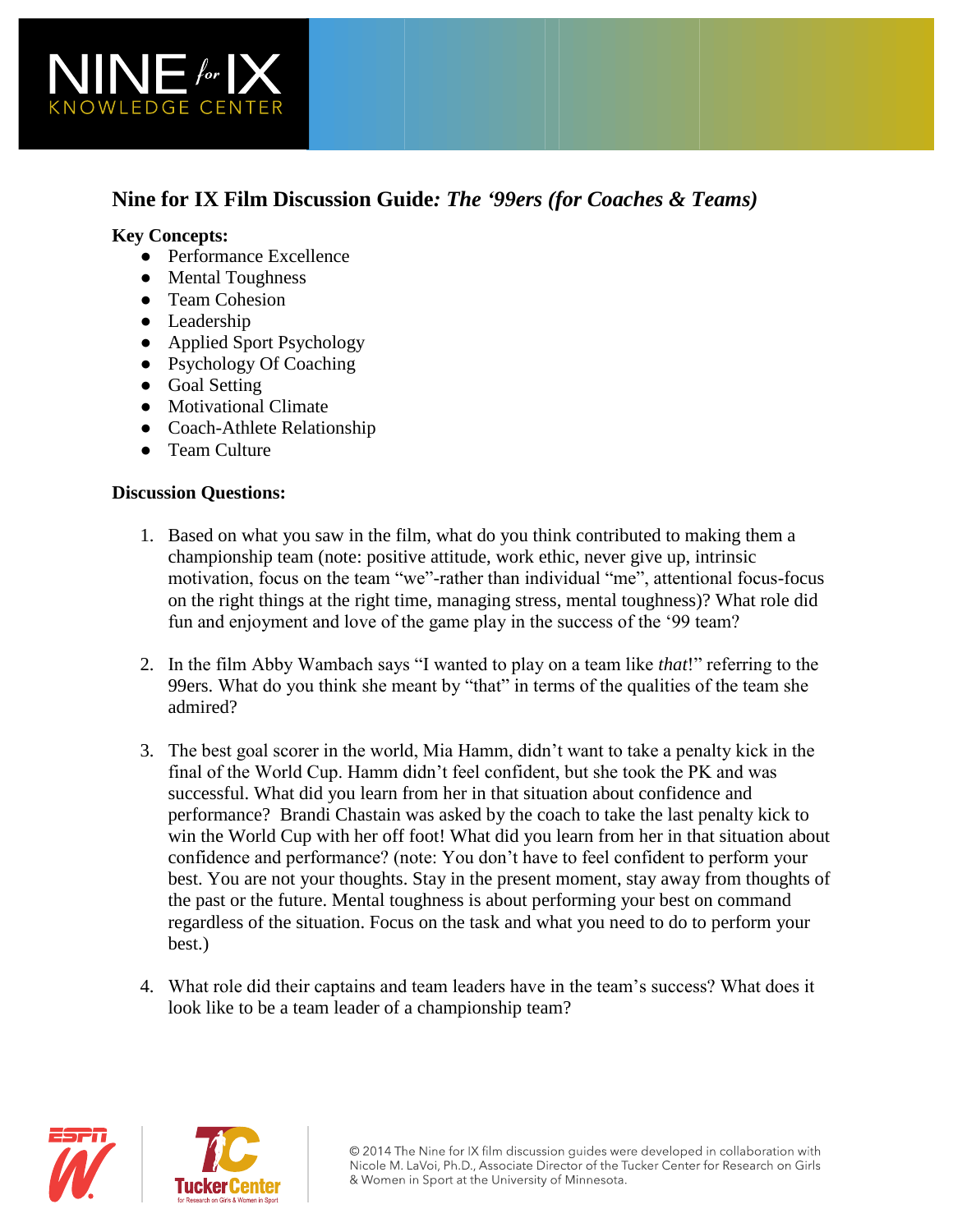

- 5. Although you don't see featured in the film, the team's sport psychology consultant Dr. Colleen Hacker, worked with the team for a number of years. What aspects of applied sport psychology are evident in the film (note: imagery, team building, positive self-talk, staying focused in the present, managing stress and anxiety, dealing with pressure, focus on fun and enjoyment rather than outcome, goal setting, responding vs. reacting, focusing on one game at a time, fun and enjoyment)? Do you think mental training and working with a sport psychology consultant played a role in their success?
- 6. At the end of the film, what did the 99ers say about what the team meant to them in retrospect? Why is that important?

### **Additional Readings:**

DiCicco, T., Hacker, C., & Salzberg, C. (2003). *Catch Them Being Good: Everything You Need to Know to Successfully Coach Girls.* Penguin Books.

EXCERPT FROM READING: *Tony DiCicco coached the U.S. Women's National Soccer Team to victory in the 1996 Olympic Games in Atlanta & the World Cup in 1999. Colleen Hacker was the sport psychology consultant for the team. They join their expertise in this accessible, useful guide for coaches at all levels.* 

Gould, D., Voelker, D., Griffes, K. (2013). Best Coaching Practices for Developing Team Captains.*The Sport Psychologist*, 27(1),13-26.

Hodge, K., Henry, G., & Smith, W. (2014). A Case Study of Excellence in Elite Sport: Motivational Climate in a World Champion Team. *Sport Psychologist*, *28*(1), 60-74.

Jeff Janssen Sports Leadership Center: Resources include championship team building and team captain's leadership manual. [http://www.janssensportsleadership.com/resources](http://www.janssensportsleadership.com/resources/free-championship-team-building-evaluation/)

Yukelson, D., & Rose, R. (2014).The Psychology of Ongoing Excellence: An NCAA Coach's Perspective on Winning Consecutive Multiple National Championships, *Journal of Sport Psychology in Action, 5*(1), 44-58.

EXCERPT FROM READING: *Although coaches often talk about the importance of building a championship team, very few studies have addressed the mindset and psychosocial dynamics of teams winning multiple championships in a row. The purpose of this reflective report is to explore from a psychology of coaching perspective, factors perceived to be most paramount in building and sustaining a repeatable championship team culture over time.*





© 2014 The Nine for IX film discussion guides were developed in collaboration with Nicole M. LaVoi, Ph.D., Associate Director of the Tucker Center for Research on Girls & Women in Sport at the University of Minnesota.